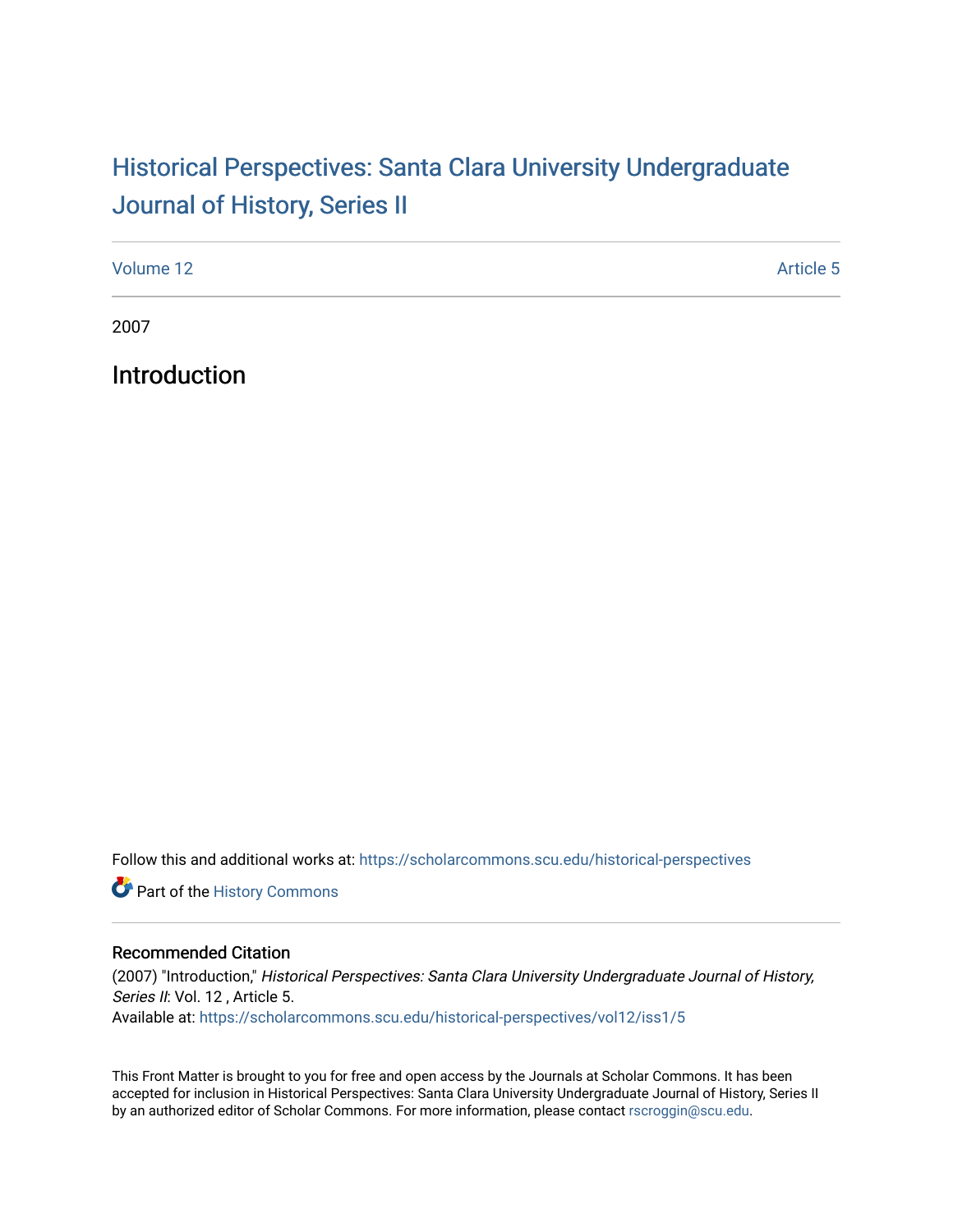I

I

I

I

I

I

I

I

I

**I** 

I

I

I

I

## **Introduction**

*Historical Perspectives,* Phi Alpha Theta's undergraduate research journal, was created as a vehicle for public recognition of excellent student scholarship. Students benefit immensely from the practice of historical methods provided by Santa Clara's History Department; intensive courses allow students to engage history through the process of research topics and formulating papers that address new concepts in scholarship. Through close interaction with faculty, students hone writing skills and their grasp of methodology. The culmination of these historical encounters results in a high level of scholastic achievement, as demonstrated in this issue.

Moreover, not only does this journal provide students with the opportunity to be published, it enables them to gain experience in the editing and publishing process of historical scholarship. Student editors worked with faculty advisors to determine the final selection of student papers. Although many History majors and minors submitted their finest work for the review of the editorial board, only the best papers were selected from this pool of exceptional academic writing. Lively discussion produced the final selection of seven papers presented in this edition of *Historical Perspectives,* an outstanding final product we are pleased to introduce.

As student editors we would like especially to thank everyone who contributed their papers for consideration. Thanks as well to Professors Steven Gelber and Brigitte Charaus for assisting and educating us in the editorial process, and a special thanks to Judy Gillette, who took care of the publication details.

1